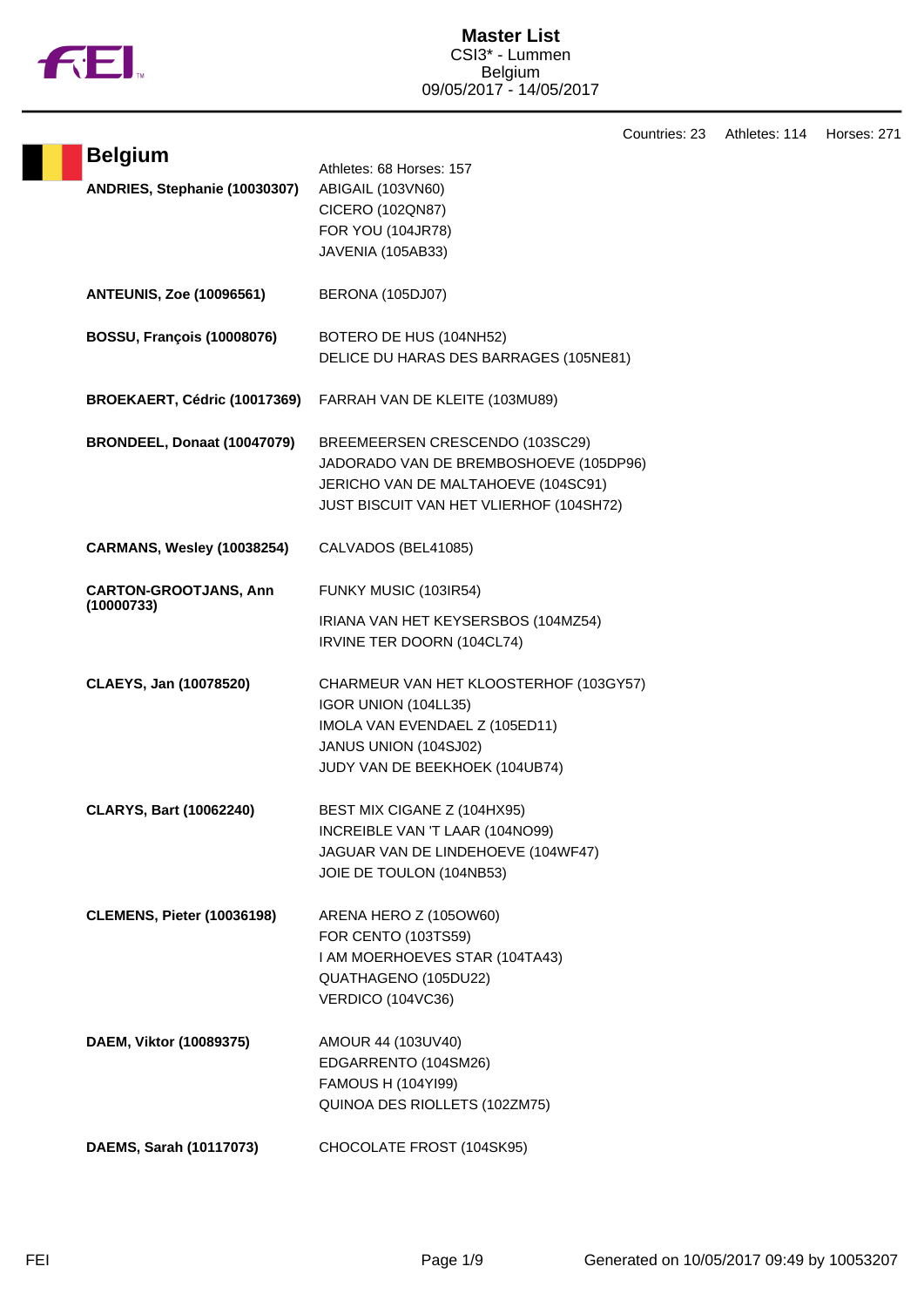

## **Master List** CSI3\* - Lummen Belgium 09/05/2017 - 14/05/2017

| DE GRANDE, Jean-Christophe<br>(10036316) | BELANO VD WIJNHOEVE Z (104SD95)                                                                                   |
|------------------------------------------|-------------------------------------------------------------------------------------------------------------------|
| DE LAET, Shari (10151520)                | HYPNOSE VD BOSRAND (105PB13)                                                                                      |
| DE WIT, Thomas (10029198)                | GAZELLE VAN DE BYLOKE (103SD18)<br>HIDALGO (103ZF16)<br>INETTE LVP (104SG43)                                      |
| <b>DEKKERS, Dries (10046006)</b>         | D&J HAVANNA (103ZH04)<br>HIPPOS VAN DE ROSTAL (104IN09)                                                           |
| DENAEYER, Julien (10032513)              | <b>NOUKIE Z (104HI00)</b><br>ONCLE VANIA (103PC80)<br>QUILINA Z (104FP67)                                         |
| <b>DEVOS, Lieven (10006828)</b>          | ELDORRADO MVNZ (105AX78)<br>GIOVANNI VAN HET SCHEEFKASTEEL (103IH09)                                              |
| DEVOS, Pieter (10006585)                 | APART (103IV19)                                                                                                   |
| <b>DEVOS, Wouter (10008946)</b>          | JUST ME D (104XA58)<br>TONIK HERO (102NP24)                                                                       |
| <b>DUNON, Gilles (10024584)</b>          | FOU DE TOI VD KEIHOEVE (103SE06)<br>JANGO S (105BV26)<br>KAPITANO (104QR23)<br>VALENTINO DU VAL DU GEER (103ZG89) |
| EERLINGS, Kissy (10152222)               | TREASURE VH EEROPAHOF (105KZ29)                                                                                   |
| <b>FOULON, Marie (10062242)</b>          | CADET DU RUISSEAU Z (104RU00)                                                                                     |
| GAUBLOMME, Brent (10059946)              | CARPE DIEM DV Z (104TJ24)<br>DANNUCO (104TJ28)<br>JAZIRA VAN HET BILDEKEN (105ED62)<br>VALLEY (NED42035)          |
| <b>GEENEN, Dirk (10036141)</b>           | ZIDAN Z (104CW17)                                                                                                 |
| <b>GEENEN, Joris (10070469)</b>          | IBADAN VAN HET SIMSEHOF (104HP18)                                                                                 |
| <b>GERYL, Perry (10002512)</b>           | CAN REMEMBER (103RV83)<br>COCAINE (103YE26)                                                                       |
| GOFFINET, Thierry (10006342)             | IDOLE 111 (104GO66)<br>ISAURA PRACHT (104HI49)<br>JONSAUNIER DWERSE HAGEN (104GJ14)                               |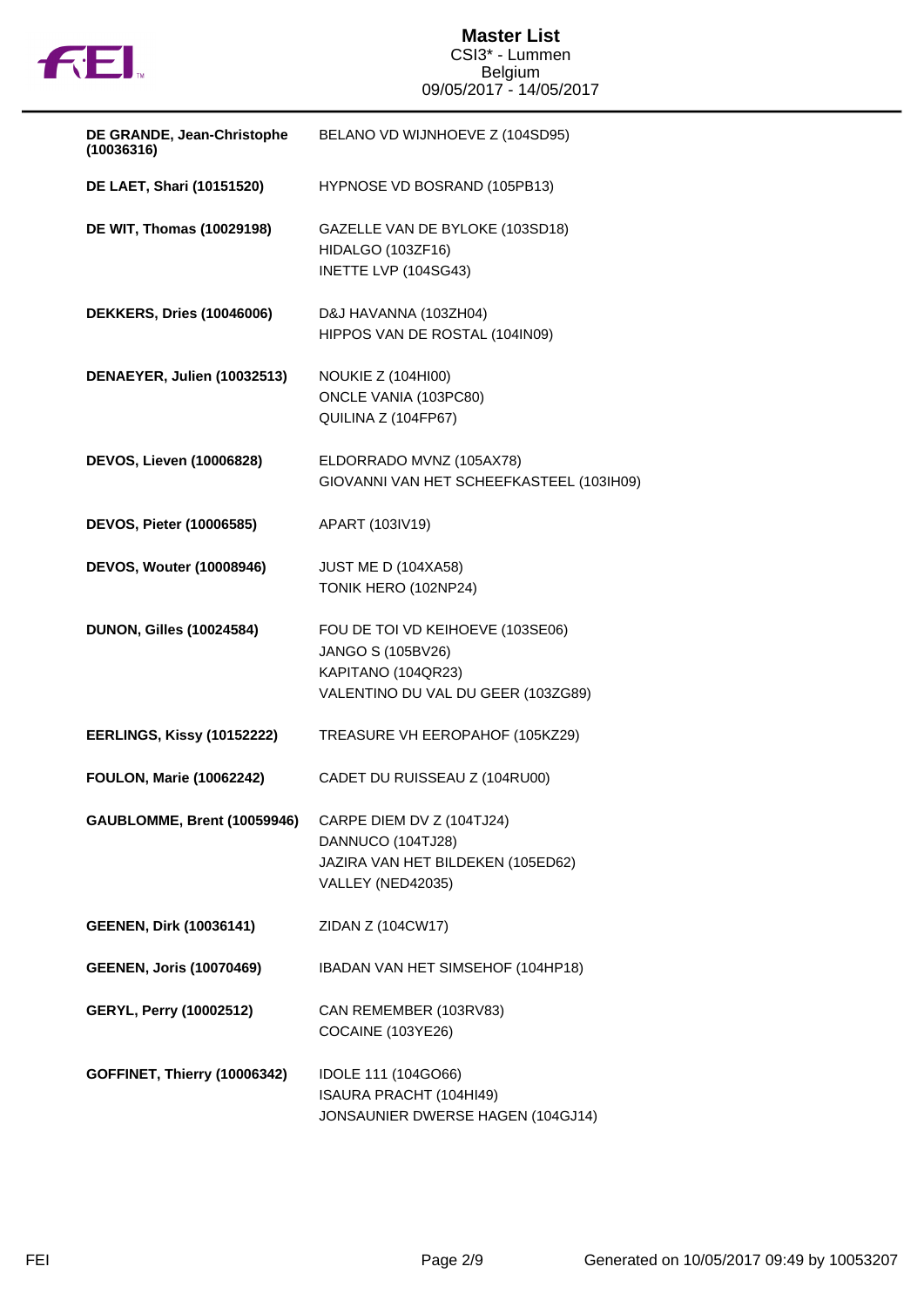

|                                   | HARMEGNIES, Maxime (10025854) BROWNIE AND CREAM (104OF76)<br>DANTINO (104DQ87)<br>FOREST GUMP 29 (103RG07)                           |
|-----------------------------------|--------------------------------------------------------------------------------------------------------------------------------------|
| <b>HENS, Matthias (10091235)</b>  | <b>JINTE (105BF80)</b><br>JOLENCIA-B (105DT81)                                                                                       |
| HUYVAERT, Thibaut (10103881)      | EYE CATCHER VL (104SU80)                                                                                                             |
| <b>JANSSEN, Nadège (10002348)</b> | HOCKNEY (104EQ05)<br>ROLLS D ELBE (103IG89)                                                                                          |
| <b>JANSSENS, Guy (10015504)</b>   | EVERT (104XM67)                                                                                                                      |
| <b>LACUS, Filip (10001305)</b>    | CARRERA REZIDAL Z (103TH14)<br>CORNETTO Z (104ST36)<br>UNIQUE DES REMPARTS (104OP04)                                                 |
|                                   | LAMBRECHT, Vincent (10003045) BIARRITZ DES HAUTS DROITS (104JE38)<br>FOR PASSION D IVE Z (103TM55)<br>FOREVER VAN'T HOFKEN (104CP77) |
| LUTZ, Charlotte (10092621)        | HOLLYWOOD BE GOOD (103ZH05)                                                                                                          |
| <b>MALFAIT, David (10038471)</b>  | CYRA FORTUNA (105FH06)                                                                                                               |
| <b>MAUROY, Boris (10047623)</b>   | BELUCCI DU CAILLOU (104CK29)<br>CARLTON DU FRIOU (104SS95)                                                                           |
| <b>MOTMANS, Jan (10006777)</b>    | AIKIDO Z (104AS11)<br>ARCANO Z (104RM94)<br>FILESTO VAN DE HERKANT (103RB86)<br>JINCEROT (105PM33)                                   |
| <b>NAESSENS, Benny (10006738)</b> | JUST IN TIME (104MZ44)                                                                                                               |
| POLLEUNIS, Sam (10046404)         | CURIOSITY (104TL86)<br>EURLI FRAVANCA (102WU77)<br>GENTLEMAN (104HI02)                                                               |
| <b>PROUVE, Bert (10000853)</b>    | AQUILA VAN DE BERGVIJVERHOEVE (104RF52)<br>JADIDA PROVA (104WN51)<br>JATLANTPARFLAM VD KLEYENBERG (105IA50)                          |
| PUTTERS, Claire (10095432)        | COPAIN DE MUZE (104HS21)<br>CRISTAINVILLE (103ZO49)<br>FA BELLE VAN SOMBEKE (104JT68)<br>JASMIN VAN DE KWEKENHOEVE (105AY91)         |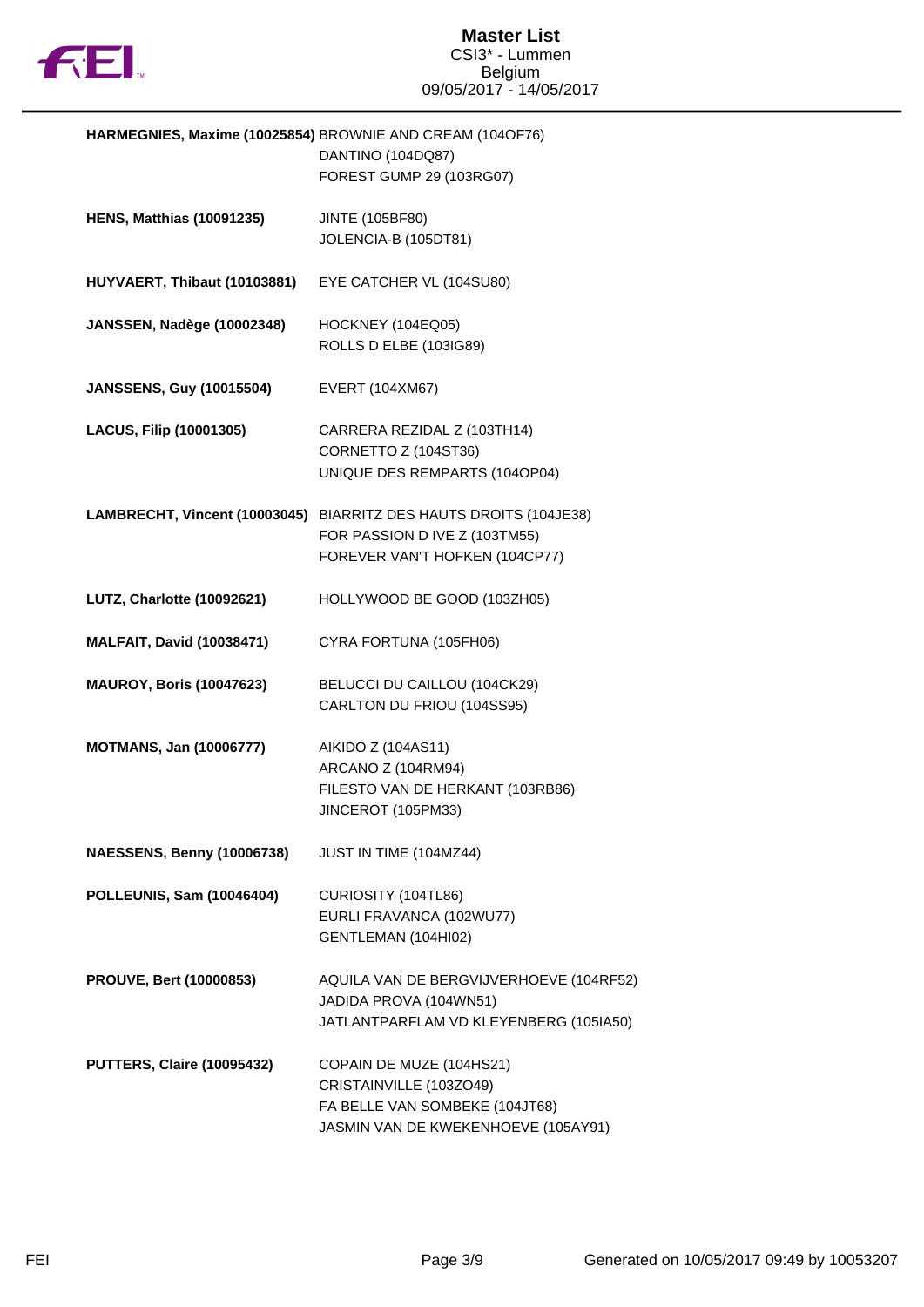

## **Master List** CSI3\* - Lummen Belgium 09/05/2017 - 14/05/2017

| <b>SPIESSENS, Kevin (10006513)</b>             | JIVARO VAN DEN LINDENBERGH (104RN04)                                                                                                   |  |
|------------------------------------------------|----------------------------------------------------------------------------------------------------------------------------------------|--|
| SPITS, Patrik (10008046)                       | BELLISSIMO Z (104TN61)<br>JACOBIEN DWERSE HAGEN (104RP59)                                                                              |  |
| TAEIJMANS, Dimitri (10036108)                  | IRISH KISS 111 (103WF15)                                                                                                               |  |
| THIRY, Kim (10016586)                          | GIVALE VD WINDHEUVEL (103NK01)<br>IL GAGNE VAN DE KWADE HEYDE (105KX01)<br>IZEGRIM V/D DONKHOEVE (105PE73)                             |  |
| THONON, Virginie (10006345)                    | CANVAS VAN HOF TER NAILLEN (105QK24)<br>DANAIDE DU HOUSSOIT (105BP34)<br>HIGH TECH VY DE SEPTON (103SD76)<br>TRISTAN HORTA Z (103SD86) |  |
| TIMMERMAN, Stijn (10151866)                    | JE TAIME FLAMENCO (104YD67)                                                                                                            |  |
| VAN ALKEN, Jan (10026016)                      | JANNEMAN (105BL94)                                                                                                                     |  |
| <b>VAN DEN BROECK, Tim</b><br>(10047068)       | IDENTITY DE MUZE (104HP65)                                                                                                             |  |
|                                                | ITACKIE DEUX (104SL70)<br>JACORD M NO BLE (105CH98)                                                                                    |  |
| <b>VAN DIJCK, Sven (10032723)</b>              | DANTE (104FJ70)<br><b>QUERLY R Z (104OX27)</b><br><b>VICI R (102ZX63)</b>                                                              |  |
| <b>VAN LAER, Louise (10077673)</b>             | CANNY BLUE (104CF07)                                                                                                                   |  |
| <b>VAN ROMPAEY, Isidoor</b><br>(10038476)      | BON AVENTURA ODTH Z (104AH90)                                                                                                          |  |
|                                                | JACK DANIELS (104HI56)                                                                                                                 |  |
| VAN ROOSBROECK, Catherine<br>(10012174)        | FIESTA M (105MF85)                                                                                                                     |  |
|                                                | GAUTCHO DA QUINTA (103QD26)<br>SHOU D OUILLY (103WF07)                                                                                 |  |
|                                                | VAN ROSSEM, Steven (10096745) IBRITT VAN'T EPENEVELD (105NA06)                                                                         |  |
| <b>VANDERHASSELT, Christophe</b><br>(10000991) | CAROLINE T. Z (104VS41)                                                                                                                |  |
|                                                | GINO VAN DE VRUNTE (103SC92)<br>IDENTITY VITSEROEL (104NE93)                                                                           |  |
| <b>VANDERHASSELT, Yves</b><br>(10008261)       | JEUNESSE (104MZ39)                                                                                                                     |  |
| <b>VANDOUSSELAERE, Kelly</b><br>(10001917)     | URLANDO DES FORETS (104CT56)                                                                                                           |  |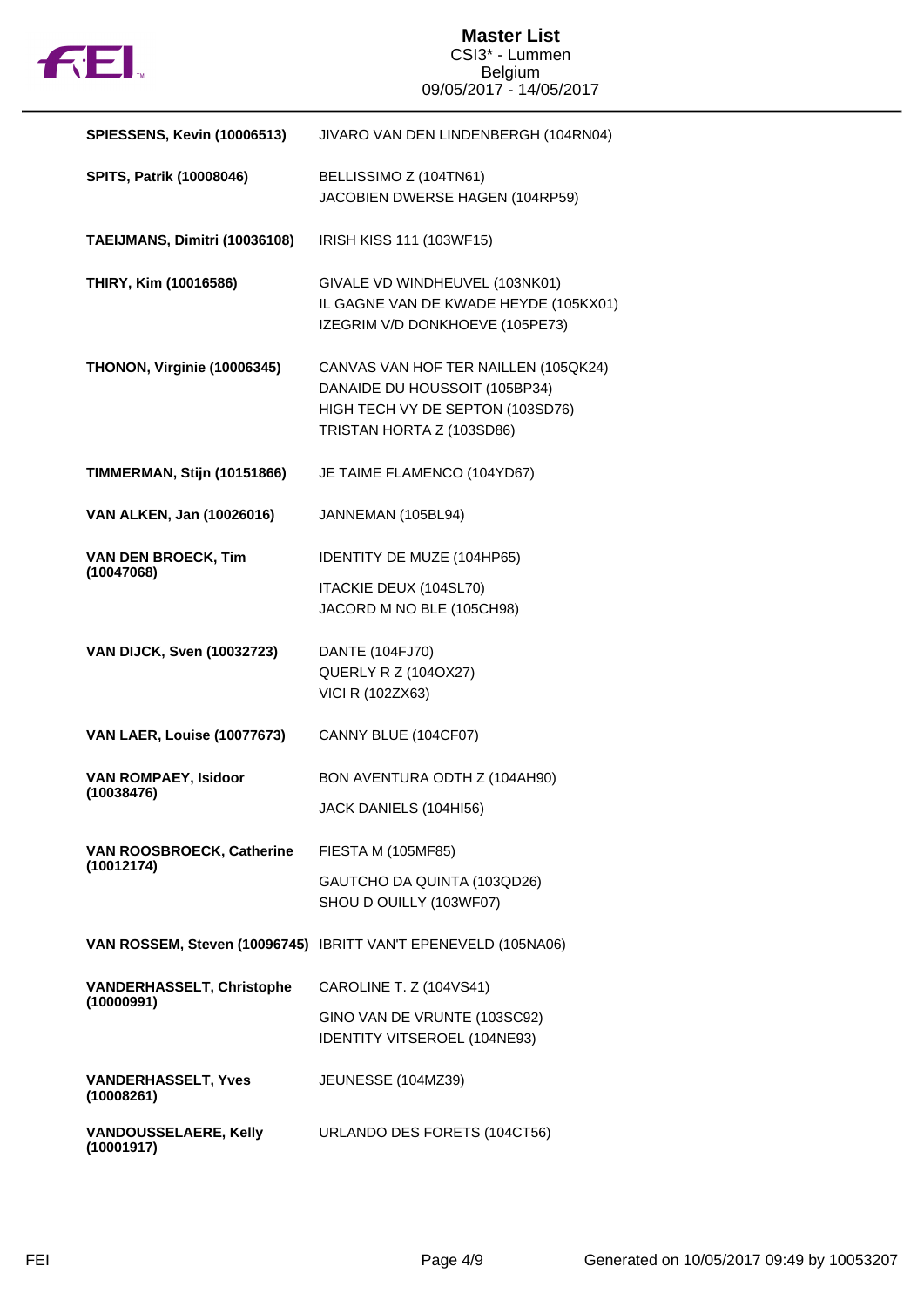

| VANHALME, Brigitte (10074138)<br>JONKER VAN DE DONKHOEVE (104IQ97)                                                                                         |
|------------------------------------------------------------------------------------------------------------------------------------------------------------|
| INA VAN DE NIEUWBURGHOEVE (104KY57)<br>JARO VD DONKHOEVE (104RO01)<br>JATIVIA (105DQ95)<br>KIKI VAN DE NIEUWBURGHOEVE (105NB87)<br>QP CASTELLANE (105HO39) |
| BULGARI D'ARSOUILLES (BEL41424)<br>EBEL D ARSOUILLES (103WV13)<br>FOXY LADY (104FC42)<br>JIVAGO D'ARSOUILLES (104RP63)                                     |
| SOPHIA N89Z (104HI41)                                                                                                                                      |
| DM JACQMOTTE (104RN06)<br>GARRINCHA HEDONISTE (103TF26)<br>IZMIR VAN EECKELGHEM (104TD56)                                                                  |
| COLLONELLA Z (103OX95)<br>DAUPHINE VAN T & L (105DU32)<br>DIEU MERCI VAN T & L (105AC74)<br>GIN DUIDAM (103TS20)<br>JANARI TER DOLEN (105OZ43)             |
| DINKY TOY VD KRANENBURG (104VL42)                                                                                                                          |
| DIABOLO VAN DE ZUUTHOEVE (105DK06)<br>JABAB VAN DE DOORNAKKERS (105HD00)<br>JADETTA VAN HET METTENHOF (105EB80)<br>KAPUCIJN V/D DONKHOEVE (105EB86)        |
| ABBIGAIL VAN DE RODE POELHOEVE (105DW15)                                                                                                                   |
| Athletes: 3 Horses: 9<br>CHACTONUS 2 (104OM03)<br>HAPPY VAN DE PAARDEHOEVEN (104YZ38)                                                                      |
| CALVISKA DE LA FALIZE Z (104UH81)<br>EASTERN UNO (104RY53)<br>INTRO VAN EECKELGHEM (104CW29)                                                               |
| EXOCET DU HOUSSOIT (105MO44)<br>ULAHOP BOY (104PS74)<br>VALOLITA DU LOZON (105MO94)<br>VERSUS DE VIRTON (104SR96)                                          |
|                                                                                                                                                            |



Athletes: 2 Horses: 6

 $\hat{\bullet}$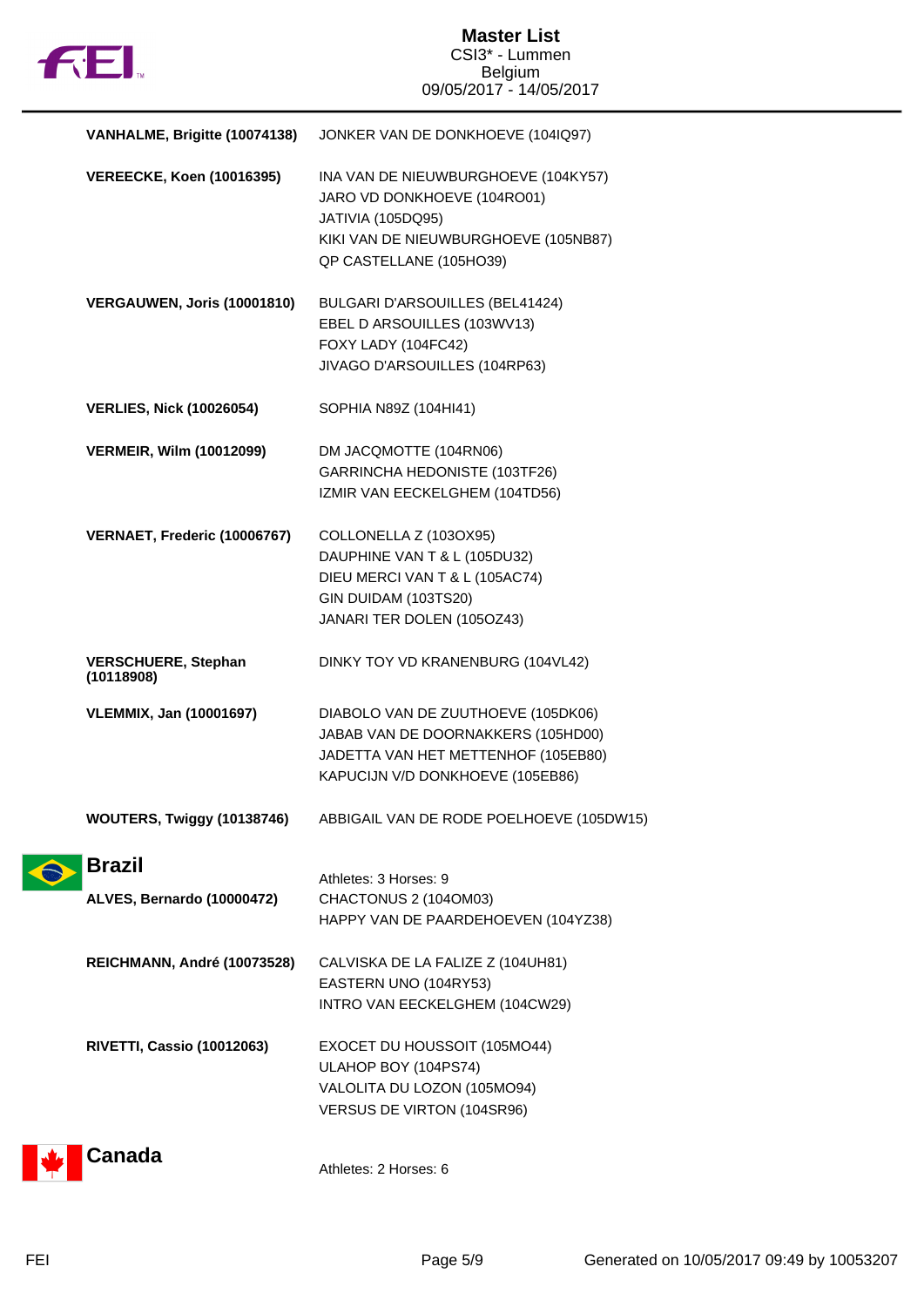| fill.                                                                             | <b>Master List</b><br>CSI3* - Lummen<br><b>Belgium</b><br>09/05/2017 - 14/05/2017                                                     |
|-----------------------------------------------------------------------------------|---------------------------------------------------------------------------------------------------------------------------------------|
| AZIZ, Karina (10091748)                                                           | CZARDAS 30 (102NI85)<br>DUTCH CINDA ALDA Z (103XO08)<br>FLEUR ROOSTERS VAN BETZ (103DW73)                                             |
| <b>MCGOLDRICK, Rebecca</b><br>(10090273)                                          | CUBA LIBRE (103MH86)                                                                                                                  |
|                                                                                   | DUCO (104QG25)<br>HORATIO VAN ERPEKOM (104CS31)                                                                                       |
| <b>China (People's</b>                                                            | Athlete: 1 Horse: 1                                                                                                                   |
| <b>Republic of)</b><br>ZHAO, Zhiwen (daniel) (10029418) POMMEAU DU HEUP (102QB17) |                                                                                                                                       |
| Colombia<br><b>ARROYAVE, Dayro (10016585)</b>                                     | Athletes: 2 Horses: 8<br>ESTORIL NH (104QC75)<br>HH BONJOVINA (103SG07)<br>UPPERCUT LIBELLULE (104LD36)                               |
| <b>RUIZ, Mauricio (10010661)</b>                                                  | DAKOTA (103WG12)<br>DIANDRA (104ME70)<br>IDONA V/H DINGESHOF (105JF81)<br>NOBLE CALIPPO (104ZC02)<br>VERONA VII (102UU03)             |
| <b>Czech Republic</b>                                                             | Athlete: 1 Horse: 1                                                                                                                   |
| DOLEZAL, Filip (10028223)                                                         | REASON DE GANAD (105OJ17)                                                                                                             |
| <b>Denmark</b><br><b>ESBENSEN, Josefine Beltoft</b><br>(10080721)                 | Athlete: 1 Horse: 1<br>EDELGAARDS CANTANO (104GV45)                                                                                   |
| <b>France</b><br>DELAGE, Anthony (10099184)                                       | Athletes: 5 Horses: 11<br>CASINO ROYAL VAN DE HUNTERS (104NE86)<br>HUNTERS CANATANO Z (103BB34)<br>JALEO VAN HET HEUVELLAND (104TY64) |
| MAUPILER, Robinson (10062429) TCHAO DE LA ROQUE (103XL19)                         |                                                                                                                                       |
| <b>SPAAS LEVALLOIS, Charlotte</b><br>(10086346)                                   | GERONIMO VAN BERKENBROECK (103MV72)<br>LADY LYN VD NEYEN Z (104ZO93)                                                                  |
| TERRASSIER, Gilles (10046104)                                                     | ESCADO VAN HET LINDENHOF (103YA17)<br>TANUCCI DU TER (104FB92)<br>UNE DE VESQUERIE (105AB89)                                          |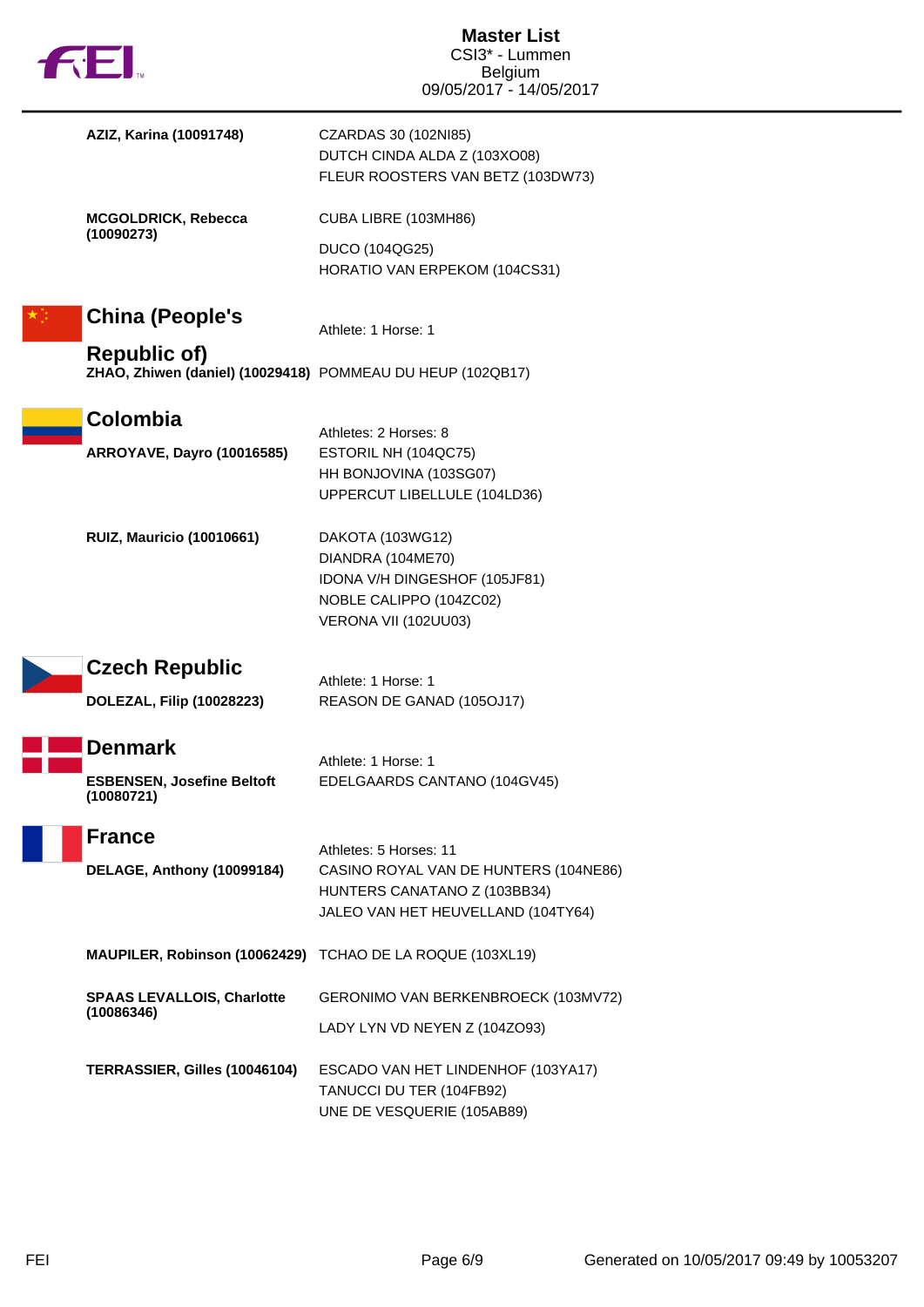|  | M |
|--|---|

| <b>TRAINEAU DAUDE, Lyse</b> |  |
|-----------------------------|--|
| (10113902)                  |  |



**KLÄSENER, Christopher (10038007)**

Athlete: 1 Horses: 4 CARTINA B (104PT34)

QRACK ONE (103GR82)

TYPE TOP DES LUTHIERS (104FI89)

DANOONTJE (104PS00) EDWINA (105AG17) ZIPPIT (103KW87)



Athletes: 5 Horses: 13 **ASTON, Chloe (10038086)** AMIGO T (103CU08) CORNADO'S BOY RC (104NB75) LORELEI VAN HET WATERSCHOOT Z (105BM89)

**ASTON, Jake (10084607)** CHATEAU DE BRION QUAINTON (GBR41040)

**CLEE, Joe (10016433)** FERRARI (105AT16)

**GORNALL, Jamie (10134892)** CARSTEN (102WF89)

CHRISTIAN 25 (103TJ61)

**STOKER, Emma (10032050)** EVERTON DE VILLEE (104OS05)

PEMBROKE 3 (104OS19) SHELBY 12 (104HJ94) TOWNHEAD BALLULAH (104MD90) TOWNHEAD CAMPUS (103JF24) TOWNHEAD TALLULAH V (103DZ20)

| Athletes: 2 Horses: 7          |
|--------------------------------|
| <b>FLEUR IV (103UE32)</b>      |
| LOUGHVIEW LOU-LOU (IRL40798)   |
| BABILONIA (104FY84)            |
| CALIMERO VAN'T ROTH (FRA45916) |
| D'ATLANTIQUE ROYALE (BEL42817) |
|                                |





Athletes: 3 Horses: 10

GHANA (103RZ12) VENNOOT (SUI40945)

FEI Page 7/9 Generated on 10/05/2017 09:49 by 10053207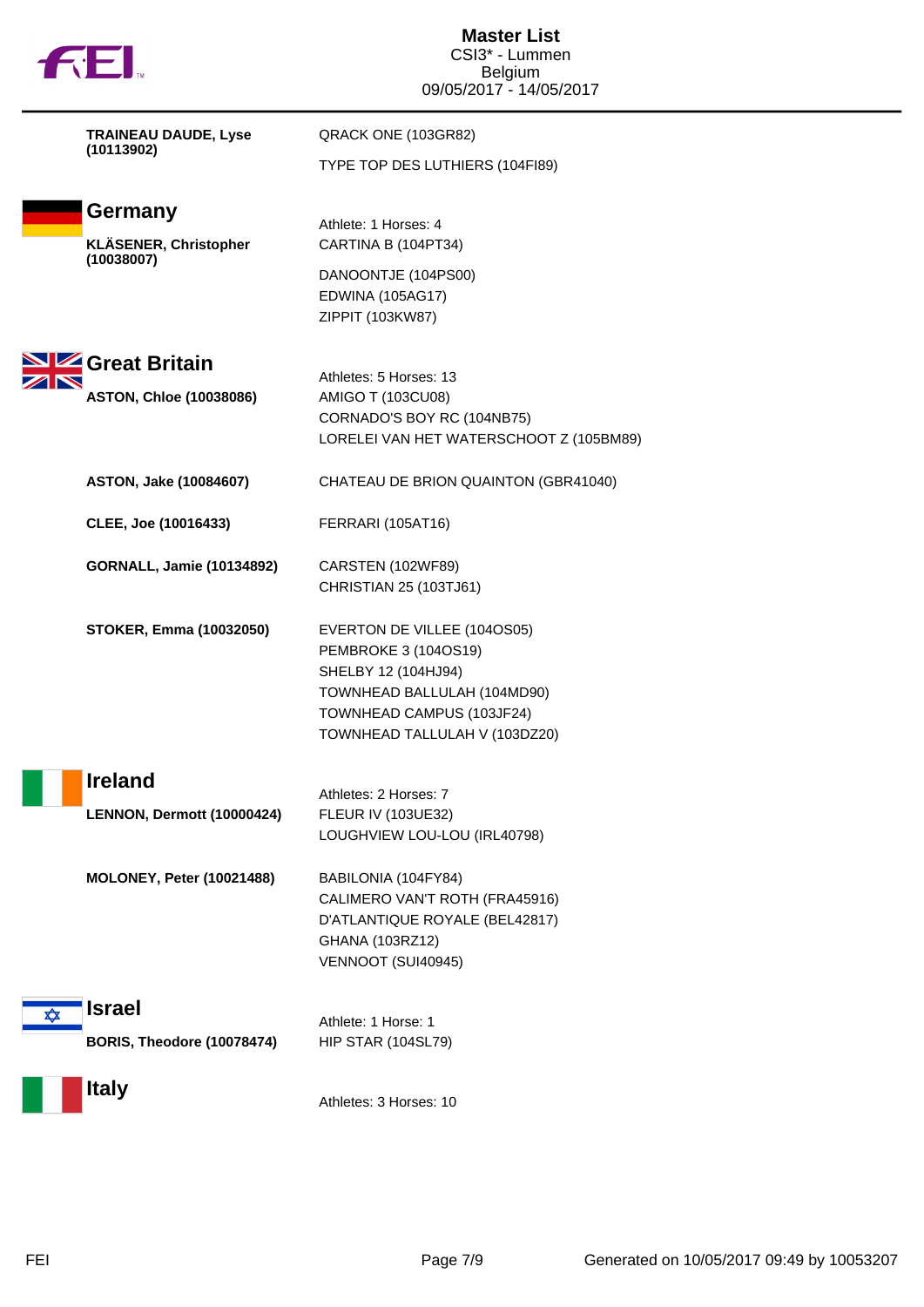

| <b>BENATTI, Andrea (10021463)</b>                  | CASANOVA Z (104HI60)<br>CASCADEUR 31 (104QW50)<br>DJENGO (104HI62)<br>IDENTO VAN MAARLE (104FM13)<br>KURTIS VD BISSCHOP (105BQ84) |
|----------------------------------------------------|-----------------------------------------------------------------------------------------------------------------------------------|
| <b>GARCIA, Juan Carlos (10000431)</b>              | BONZAI VAN DE WARANDE (ITA41421)<br>GAMKO S (103KM82)<br><b>ZILVER (102NH87)</b>                                                  |
| <b>MACCHIARELLA, Manfredi</b><br>(10021465)        | ANGELINA VAN'T KLEIN ASDONK Z (105HS39)<br>DELSINO (104HV96)                                                                      |
| Japan<br><b>HIRAO, Satoshi (10041939)</b>          | Athlete: 1 Horses: 2<br>DABRESSE (104OR80)<br>ILEANA (104WU91)                                                                    |
| Luxembourg                                         | Athlete: 1 Horses: 2                                                                                                              |
| <b>HUBERT CHICHE, Charles</b><br>(10045805)        | <b>BOUDIKA IDEAL HOME (104UO75)</b><br>USHUAIA D'AUREL (104VF65)                                                                  |
| <b>Morocco</b><br><b>GHAIBI, Karim (10054706)</b>  | Athlete: 1 Horse: 1<br>DUPONT'S HJ OTTO MATIC (103QE45)                                                                           |
| <b>Netherlands</b><br><b>BLES, Bart (10010956)</b> | Athletes: 5 Horses: 17<br>COMINO (104RQ79)<br>GRAN CANYON VAN HD (104DM01)<br>NICKOLETTA E (103WS36)                              |
| EMMEN, Kim (10071863)                              | <b>BOEVEE (103UF03)</b><br>CIBALIA (104KD41)<br>DELVAUX (104CL13)<br>FARAH (105IG70)                                              |
| PALS, Johnny (10006499)                            | A LEE SPRING POWER (103ZF75)<br>CAPTAIN COOPER (104CW38)<br>WESSELINA (102SX87)                                                   |
| <b>THIJSSEN, Leon (10002001)</b>                   | CAPTAIN COOPER (104DB63)<br>DONIQUE (104GK81)<br>FIREBALL (104PT31)<br>NO FEAR VD TICHELRIJ Z (104NE13)                           |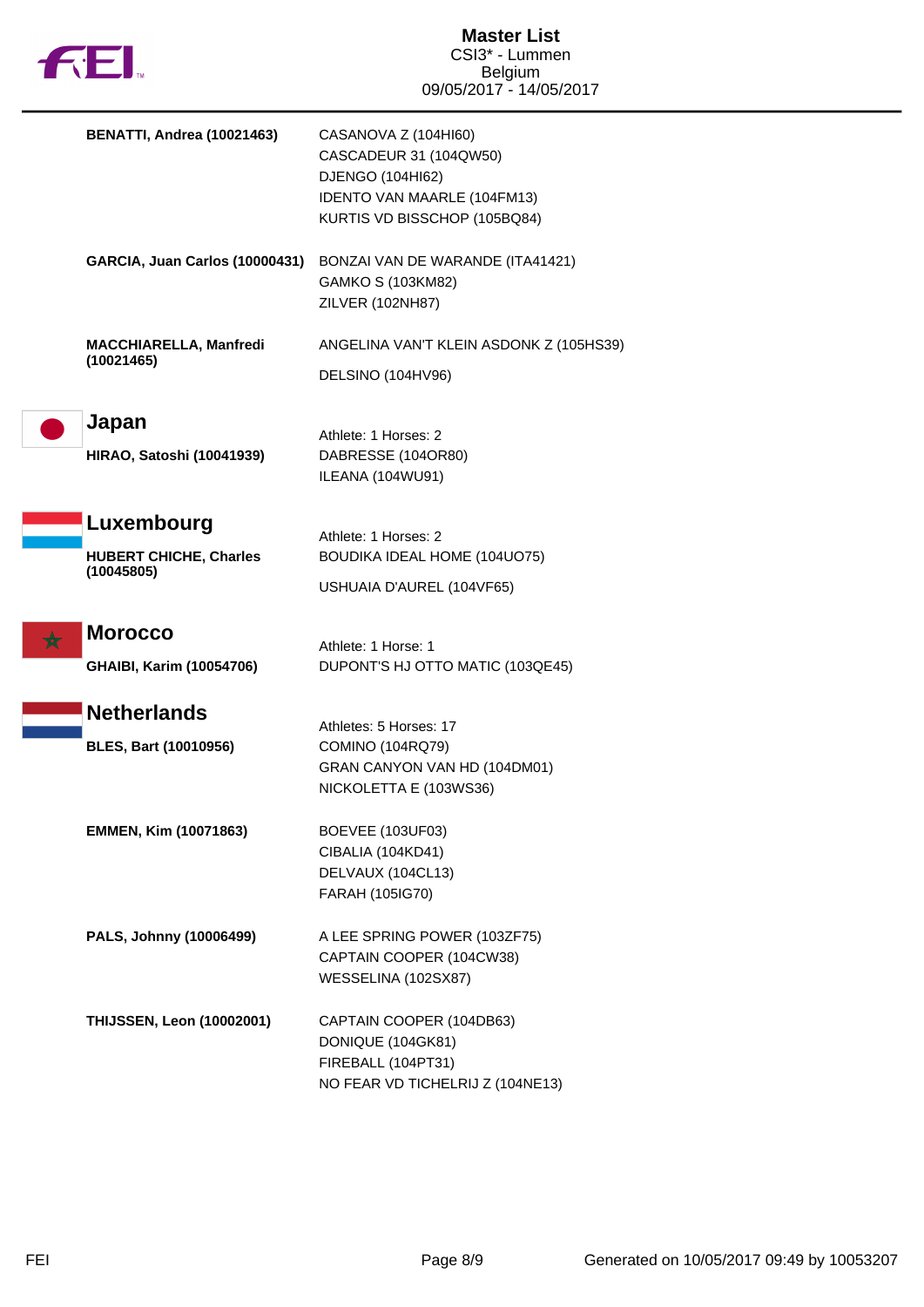

| VERHAGEN, Charlotte (10032875) ABACHE HL (103HW51)          | CARINA FZ (105LE78)<br>ZIMBA HL (103BK53)                                                                                      |
|-------------------------------------------------------------|--------------------------------------------------------------------------------------------------------------------------------|
| <b>Norway</b><br>BLOMBERG, Sabrina (10107072)               | Athletes: 2 Horses: 2<br><b>VENUS (103LH09)</b>                                                                                |
| KLUBBENES, Lise (10074827)                                  | EDISON (103IB52)                                                                                                               |
| Romania<br><b>PETRE, Patrick (10031189)</b>                 | Athletes: 2 Horses: 4<br>FOR MANNY (102OB61)                                                                                   |
| RUXANDARIU, Luca (10015583)                                 | BAMBOO (103IJ86)<br><b>CLIEVERO (105IV93)</b><br><b>QUINETT (105IV95)</b>                                                      |
| <b>Russian Federation</b><br><b>MAJOROV, Kir (10034308)</b> | Athletes: 2 Horses: 3<br>JUSTIN GUZZI VAN'T ASSCHAUT (105ON28)<br>UNIQUE (RUS40495)                                            |
| MAJOROVA, Sofia (10109798)                                  | JUMBO VAN DE AMBACHTHOEVE (105OC79)                                                                                            |
| <b>Spain</b><br>ARIAS, Julio (10006511)                     | Athletes: 2 Horses: 6<br>BARNABY (103TN67)<br>EBELLENOSA (105HC25)<br>INFINITY (105LK08)                                       |
|                                                             | PEREZ BILBAO, Diego (10006428) CHICAGO HOF EVERSEM Z (104GO78)<br>QUINTY DU BUISSON (104Cl75)<br>UPPERCUT DE BETHUNE (104CT21) |
| <b>Sweden</b>                                               | Athlete: 1 Horses: 2<br>ANDERSSON, Antonia (10047067) IC MAGIC VAN DE BIEN (104OE34)<br><b>INOUK P (104HI33)</b>               |
| <b>United States of</b>                                     | Athletes: 2 Horses: 3                                                                                                          |
| America<br>HAY, Molly (10080387)                            | CIRUS DU RUISSEAU Z (105MA19)                                                                                                  |
| <b>WILSON, Denise (10095034)</b>                            | ESCALADE (104VK12)<br>KRUELLA DV (105KW38)                                                                                     |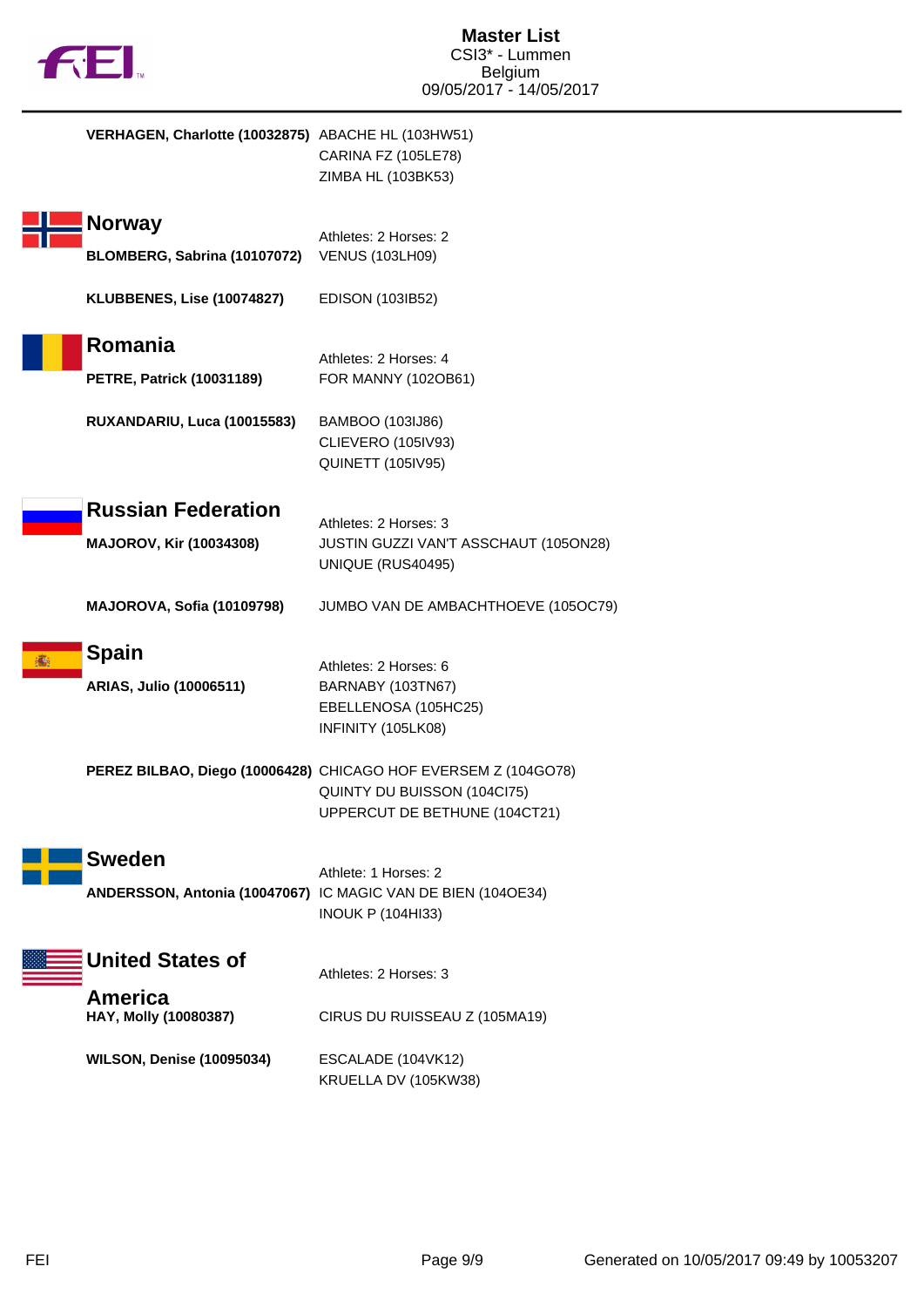

|                                          |                                                                                                            | Countries: 10 | Athletes: 60 | Horses: 89 |
|------------------------------------------|------------------------------------------------------------------------------------------------------------|---------------|--------------|------------|
| <b>Belgium</b><br>AEGTEN, Wim (10006900) | Athletes: 44 Horses: 67<br>TROY A Z (105OJ12)                                                              |               |              |            |
| <b>BAERTS, Nico (10024718)</b>           | ACTION VD KATTEVENNEN Z (105PM09)<br>KHAN VD KATTEVENNEN Z (105PM13)<br>MAQ MASTER Z (105KM97)             |               |              |            |
| <b>CANNAERT, Loic (10096053)</b>         | MERIBEL (105PX98)<br>MICHELANGELO (105LO45)                                                                |               |              |            |
| CLAEYS, Jan (10078520)                   | CAHORS DE FRIBOIS B Z (105ED10)                                                                            |               |              |            |
| <b>CORTEN, Stefan (10002824)</b>         | <b>CLINTO T Z (105ED01)</b>                                                                                |               |              |            |
| DE BRUYN, Lander (10025394)              | BIONCE DES MONTS (105QH36)<br>LENTE VAN 'T NIEF GEEL (105QG80)<br>NABEAU VAN HET MIGROVELD Z (105NU05)     |               |              |            |
| DE WIT, Thomas (10029198)                | PLATO DE MUZE Z (105JC17)<br><b>TOOLS DW Z (105NR76)</b>                                                   |               |              |            |
| DENAEYER, Julien (10032513)              | OBERON Z (105PW32)<br>ONETTA VD FRUITKORF Z (105PW10)                                                      |               |              |            |
| <b>DEVOS, Lieven (10006828)</b>          | CRESSWELL LVP Z (105LO44)<br>MR. QUALITY Z (105AX81)                                                       |               |              |            |
| DEWAELE, Arnaud (10116916)               | LAGAVULIN VD CAATSHOEVE (105OL91)<br>LUNA VD CAATSHOEVE (105OL87)                                          |               |              |            |
| <b>DUNON, Gilles (10024584)</b>          | LOUIS VUITTON VD WOUWERSE VELD (105GB69)                                                                   |               |              |            |
| <b>FOULON, Marie (10062242)</b>          | C.CADEAU DU RUISSEAU Z (105MX93)<br>CENDRILLON DU RUISSEAU Z (105ML01)<br>COM KISS DU RUISSEAU Z (105ML00) |               |              |            |
| <b>GELADE, Jenthe (10095644)</b>         | SPARTAG DE SEPTON MQ Z (105PM15)                                                                           |               |              |            |
| <b>GENIN, Bertrand (10032453)</b>        | FETICHE DES MARRONNIERS (105DU72)                                                                          |               |              |            |
| <b>GOYVAERTS, Jill (10149562)</b>        | GOLD ROSE V/H KAPELHOF (105NW67)                                                                           |               |              |            |
| GUSTIN, Catherine (10105372)             | CASANOVA (105HT99)<br>GLORY D'HARDUEMONT (105PM64)                                                         |               |              |            |
| <b>HOUBEN, Ruben (10151771)</b>          | MAD MAX VAN DE ZAVEL (105PM39)                                                                             |               |              |            |
| <b>HUS, Charlotte (10152134)</b>         | LEONARDO VAN 'T HEIKE (105PW16)                                                                            |               |              |            |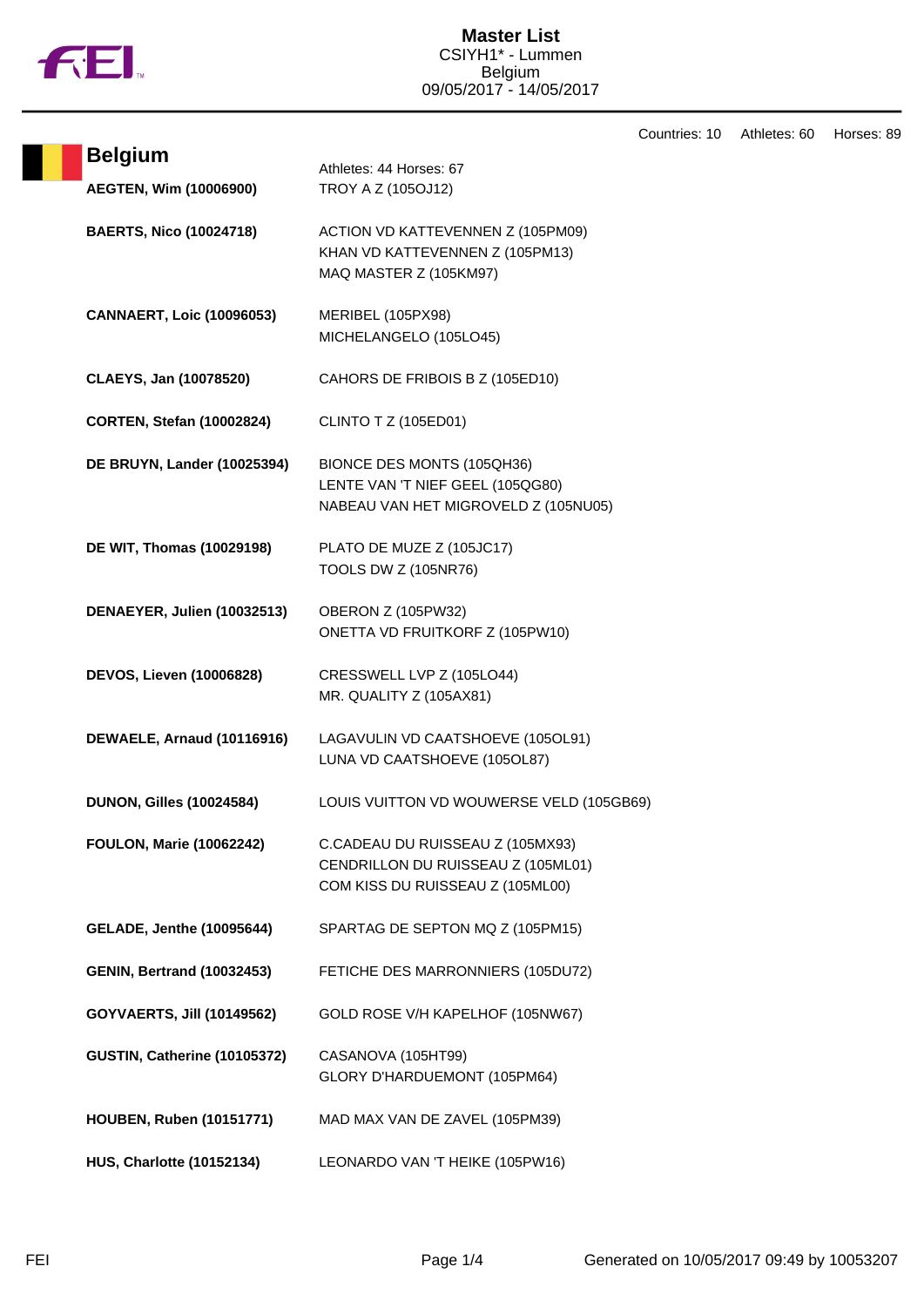

| HUYVAERT, Thibaut (10103881)                            | LORGINTO (105PS12)<br>MORRIS V/H BROUWERSHOF (105PS17)<br>ZILVER LADY Z (105PS18)                     |
|---------------------------------------------------------|-------------------------------------------------------------------------------------------------------|
| <b>JANSSENS, Guy (10015504)</b>                         | HERO (105PX99)<br><b>URBANIS R Z (105LC51)</b>                                                        |
| <b>JANSSENS, Jordy (10046302)</b>                       | TEQUILA A Z (105PS19)                                                                                 |
|                                                         | JANSSENS, Stephanie (10116834) HEAVEN VD BERGHOEVE Z (105MI34)                                        |
| <b>KENIS, Sander (10061360)</b>                         | LALLUCCIA T (105QI59)                                                                                 |
| LAMBERTS, Jan (10047081)                                | G'MAJO VAN DE CALOO MEERSCHEN (105PJ38)                                                               |
| LAMBRECHT, Vincent (10003045) AS GOOD AS GOLD (105QJ85) |                                                                                                       |
| <b>MALFAIT, David (10038471)</b>                        | FUNNY DES HAYETTES (105OJ10)                                                                          |
| MOESKOPS, Bunoit (10108117)                             | LO VISTO VAN'T HULGENRODE (105NR79)<br>MEMPHIS VAN 'T HULGENRODE (105NR78)                            |
| <b>MOTMANS, Jan (10006777)</b>                          | MC GREGOR (105QJ47)                                                                                   |
| <b>PROUVE, Bert (10000853)</b>                          | LUGANO VAN T STEEN PUTJE (105QD49)                                                                    |
| <b>SAELENS, Laura (10138803)</b>                        | LORD X VD WATERSTRAAT (105DW12)                                                                       |
| <b>SCHELSTRAETE, Ruben</b><br>(10117084)                | MIRA (105PY00)                                                                                        |
|                                                         | SCHRIJVERS, Yenthe (10143555) LIV GOOD VD KATTEVENNEN Z (105OR87)<br>URICAS V/D KATTEVENNEN (105OR85) |
| <b>STACQUEZ, Sonia (10009761)</b>                       | ZIGGY STARDUST Z (105HC65)                                                                            |
| TAEIJMANS, Dimitri (10036108)                           | CHARLENE Z (105PM59)                                                                                  |
| TIMMERMAN, Stijn (10151866)                             | LASSANDRA VAN DE SCHRANSHOEVE (105FD96)<br>LOLLY POP VAN HET EIKENHOF (105JT65)                       |
| TONET, Ive (10136618)                                   | CAVA (105OG25)<br>GIVOLI (105FG10)<br>GRAPJE (105NR68)                                                |
| <b>VAN DIJCK, Sven (10032723)</b>                       | ETINO R Z (105OD59)                                                                                   |
| VAN ROMPAEY, Isidoor<br>(10038476)                      | LIGHTNING ODTH Z (105OA42)                                                                            |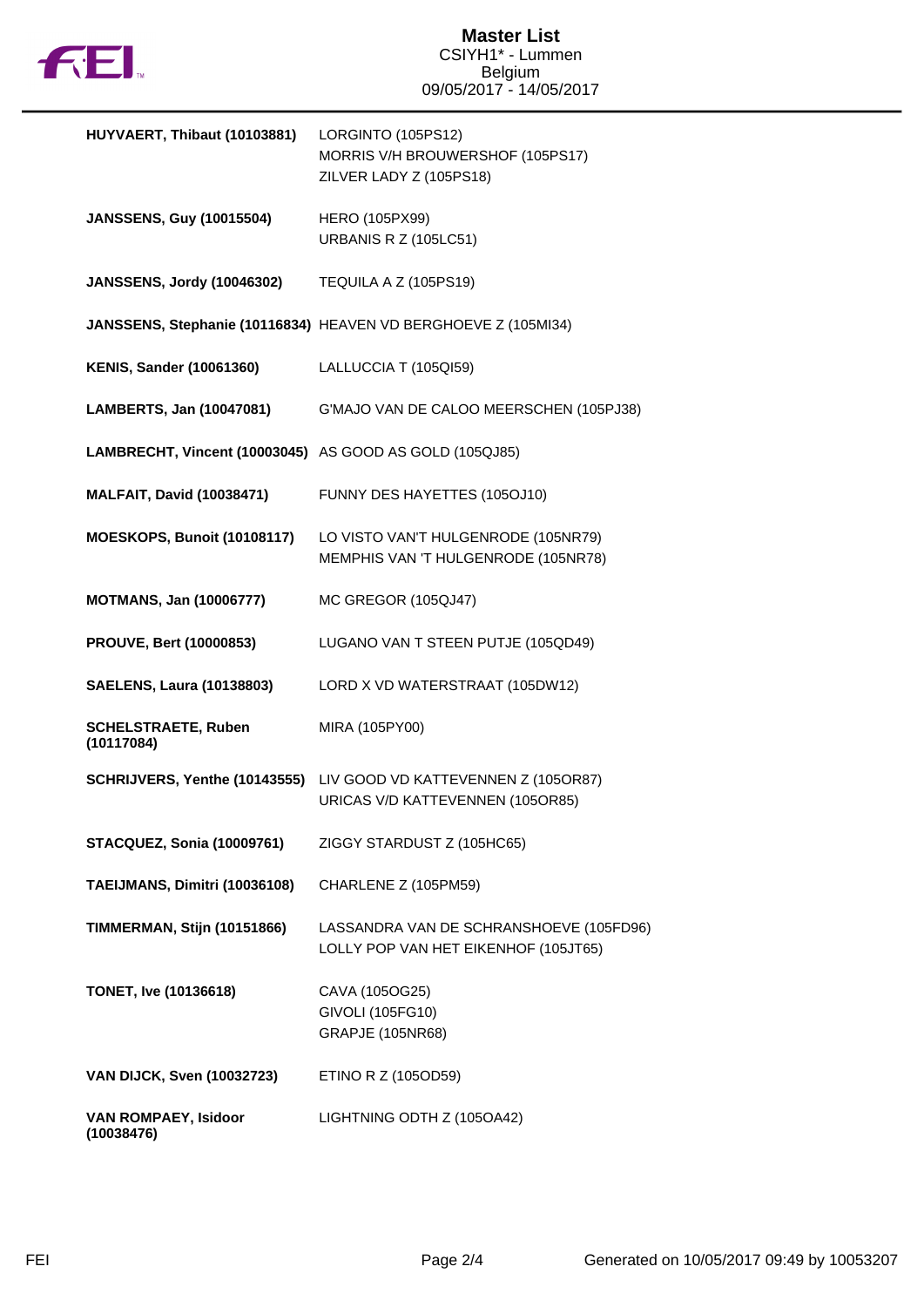

| <b>VANDOUSSELAERE, Kelly</b><br>(10001917)                 | AIACE L'EROE (105DI29)                                                                       |
|------------------------------------------------------------|----------------------------------------------------------------------------------------------|
| VANHALME, Brigitte (10074138)                              | GINA BELLA (105BL72)                                                                         |
| <b>VERLIES, Nick (10026054)</b>                            | LUIGI VAN DE NETHE (105MC85)                                                                 |
| VERNAET, Frederic (10006767)                               | DAISY DUC T&L Z (105OZ44)<br>DOLLE PRET T&L Z (105QB24)<br>LYSCO VAN DE VAELENBERG (105IQ66) |
| <b>VLEMMIX, Jan (10001697)</b>                             | LORETTA VAN HET METTENHOF (105OZ85)                                                          |
| WOUTERS, Twiggy (10138746)                                 | CATONY Z (105PU14)<br>ELVIRA VAN DE HELLE Z (105PU16)                                        |
| <b>Brazil</b><br><b>BORGES, Yuri (10096409)</b>            | Athletes: 2 Horses: 2<br>ERASMUS VAN TER HILST (105CE64)                                     |
| <b>RIVETTI, Cassio (10012063)</b>                          | LIVIUS P (105PJ36)                                                                           |
| <b>France</b><br>DELAGE, Anthony (10099184)                | Athletes: 2 Horses: 3<br>CARO VAN DE HUNTERS Z (105FW44)<br>MENDINI VAN DE HUNTERS (105MZ84) |
| <b>SPAAS LEVALLOIS, Charlotte</b><br>(10086346)            | BRANDO DE BEAUFOUR (105MQ00)                                                                 |
| <b>SIZ</b> Great Britain<br><b>ASTON, Chloe (10038086)</b> | Athletes: 5 Horses: 9<br>MAGIC CHANTI (105MP03)                                              |
| ASTON, Jake (10084607)                                     | ADONIS S Z (105AY03)<br>FOLLYFOOT ARKADIA (105AG78)                                          |
| JAYNE, Cindy (10150608)                                    | CRACK BOOM SHAKE THE ROOM UK (105EB24)                                                       |
| <b>SMITH, Darren (10151202)</b>                            | DARCO TONTO UK Z (105PP48)<br>GOLDEN GUN UK (105PP52)<br>TWO SMOKING BARRELS UK (105PP46)    |
| <b>STOKER, Emma (10032050)</b>                             | COOL CASH (105AY18)<br>GRAND STAKKATO (105IL95)                                              |
| <b>Italy</b>                                               | Athlete: 1 Horse: 1                                                                          |
| GARCIA, Juan Carlos (10000431)                             | ARTISTE DU GUERPRE (105GZ76)                                                                 |
| Luxembourg                                                 | Athlete: 1 Horse: 1                                                                          |

 $\frac{\mathbf{N}}{\mathbf{N}}$